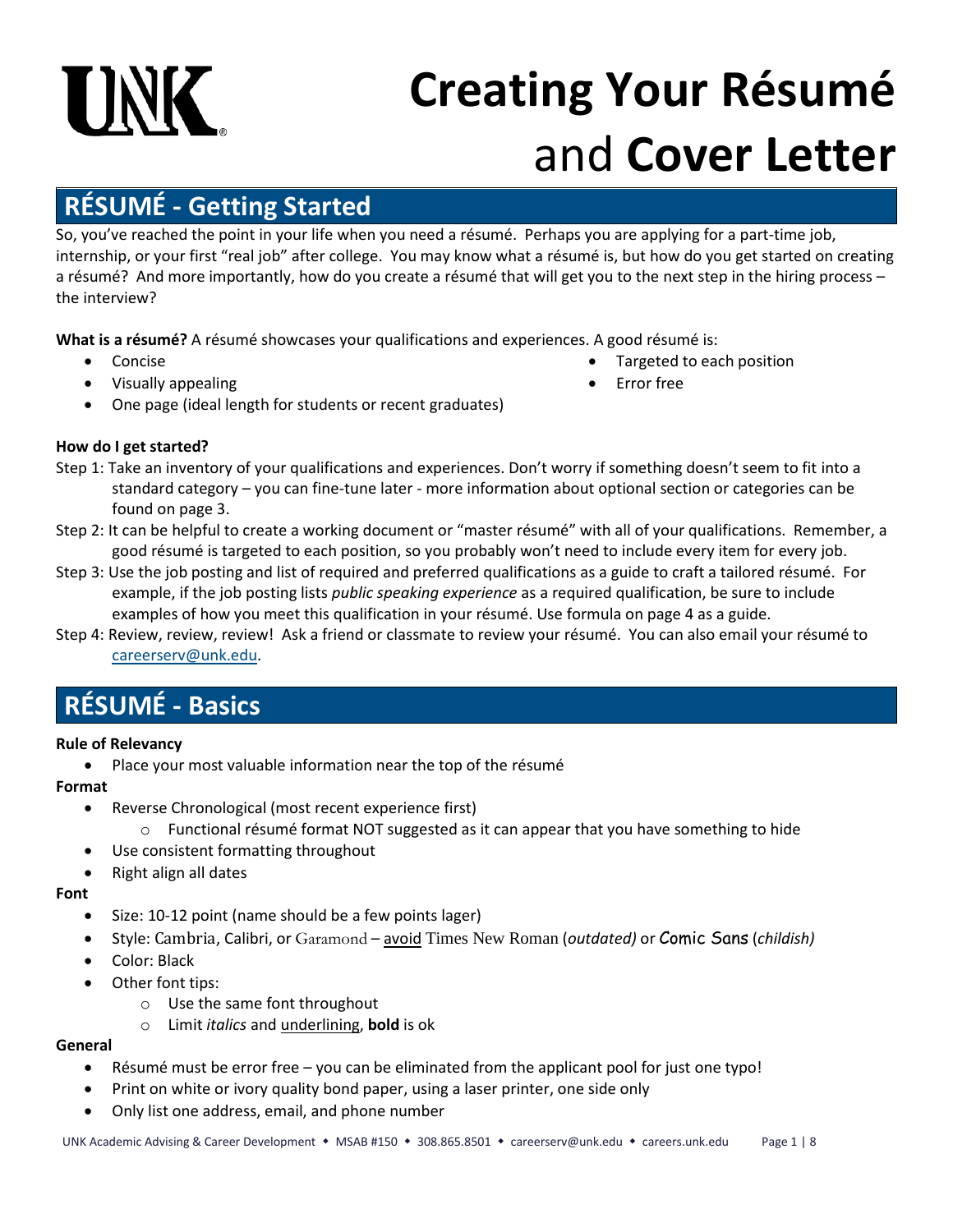#### **Email, Phone and Voicemail Etiquette**

- If you don't already have one, create a professional email and check it daily
- Establish a professional voicemail greeting
- Make sure your voicemail box is not full

#### **What to leave off your résumé**

- High school information
- A picture of yourself

## **RÉSUMÉ – Education and Experience**

For a college student, recent or upcoming graduate, education information should be listed at top of your résumé.

- List only the institutions from which you have earned degrees, unless you pursued it is relevant to the job
	- $\circ$  If listing more than one institution, list most recent educational information first
- Cite name and location of institution, degree and graduation date, major/minor/endorsement/emphasis
- Optional: GPA **if above 3.0,** honors, awards, scholarships, training, class projects, research, study abroad experience, languages, related coursework. Some of these could be separate sections, as well.

#### *Education Examples:*

**University of Nebraska-Kearney**, Kearney, NE May 2019 Bachelor of Science – **Business Administration Comprehensive, Finance Emphasis**

#### **University of Nebraska at Kearney, Kearney, NE** Anticipated May 2020

 Bachelor of Science in **Social Work Comprehensive** Major GPA: 4.0/4.0

•Honors Program, 4 years

•Awarded the Artice Miles Scholarship for students showing potential in the field of Social Work 2018

## **RÉSUMÉ – Experience**

- Include full-time, part-time, temporary, volunteer, field experience, observation, internship, military, etc.
- Consider using different section headings; i.e., Related, Teaching, Professional, or Leadership Experience
- List most recent and/or relevant experience first
- Lead with position title, organization name, location (city and state), and dates right-aligned (month/year)
- Provide a bulleted description of experiences see next page
- Make it easy for employers to skim for detail; they will not read lengthy paragraphs

#### *Experience Examples:*

**Tutor, Horizon Middle School, Kearney, NE** January - May 2019

Coached 5 third-grade students in reading skills, resulting in an average 3-point improvement on assessments

#### **Resident Assistant,** UNK North Residence Hall, Kearney, NE

- August 2017 May 2018
- Used presentation skills to conduct seminars, educating 150 freshmen on Student Code of Conduct

Because you may not have the exact experience the employers are looking for, be sure to highlight your transferrable skills/competencies listed below. Transferrable skills are needed in a variety of settings and occupations

| <b>Top Competencies Employers Seek</b> |                                       |  |  |  |
|----------------------------------------|---------------------------------------|--|--|--|
| #1 Critical Thinking/Problem Solving   | #5 Leadership                         |  |  |  |
| #2 Teamwork/Collaboration              | #6 Information Technology Application |  |  |  |
| #3 Professionalism/Work Ethic          | #7 Career Management                  |  |  |  |
| #4 Oral/Written Communications         | #8 Global/Multi-cultural Fluency      |  |  |  |

\*According to NACE Job Outlook 2020 survey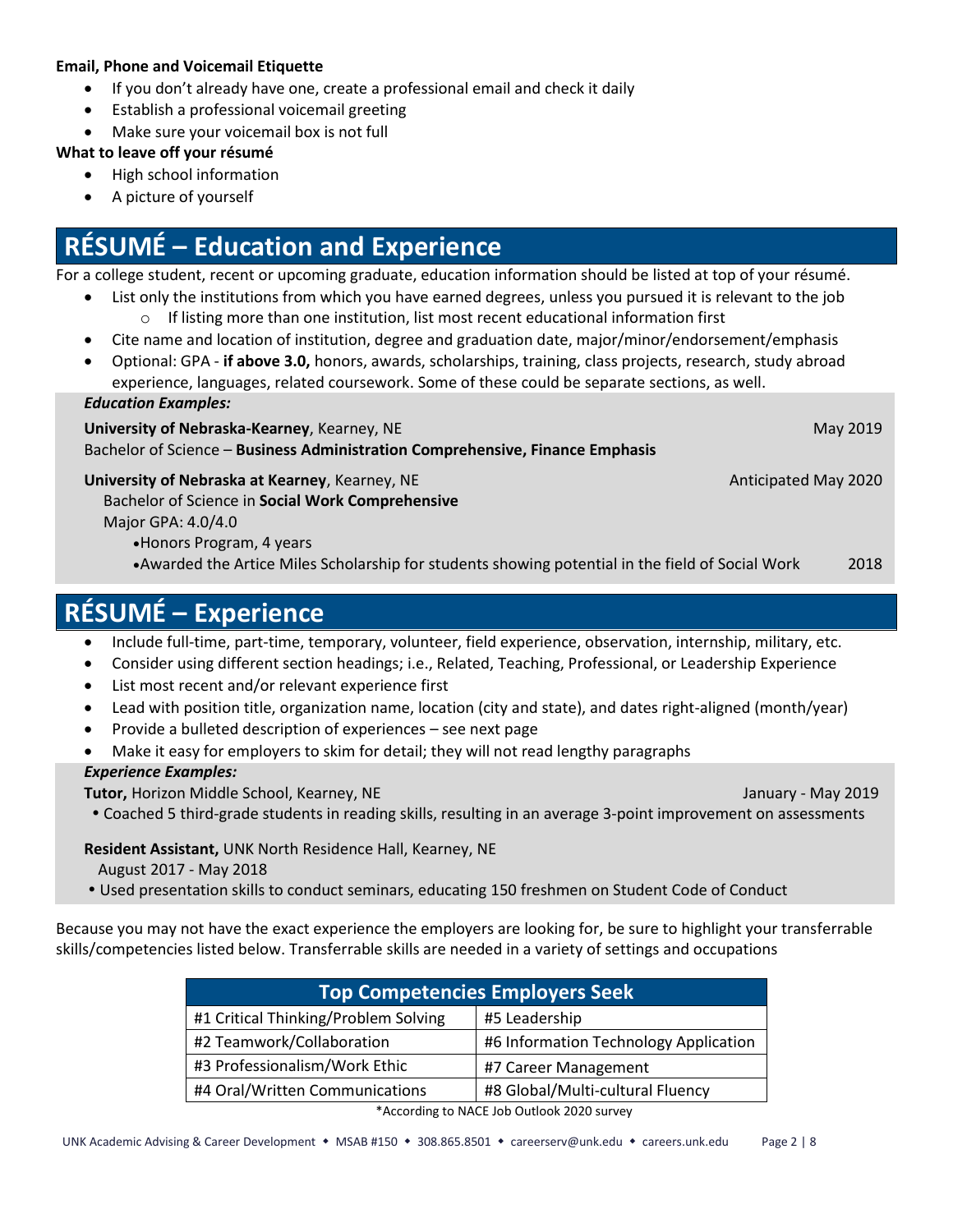## **RÉSUMÉ – Developing Strong Bullets Using the Winning Formula**

#### **WINNING FORMULA - Action Verb** + *Subject* + Purpose / Method / Result

#### **Action Verb**

- Use the correct tense
	- o Current job or experience, use a present tense verb (i.e. *communicate*);
	- o Prior job or experience use a past tense verb (i.e. *communicated*)
- Use strong verbs
	- o Weaker: Did, used, helped, made
	- o Stronger: Performed, communicated, evaluated, innovated
- Mix it up! Try not to use the same verb over and over. Consult a thesaurus or the table below for new alternative verbs

| <b>Action Verbs</b> |              |              |                |             |               |  |  |
|---------------------|--------------|--------------|----------------|-------------|---------------|--|--|
| Communication       |              |              | Creative       |             |               |  |  |
| addressed           | negotiated   | authored     | acted          | created     | composed      |  |  |
| contacted           | edited       | mediated     | directed       | conducted   | originated    |  |  |
| presented           | promoted     | published    | designed       | performed   | introduced    |  |  |
| <b>Finance</b>      |              |              | <b>Helping</b> |             |               |  |  |
| balanced            | budgeted     | allocated    | advised        | advocated   | clarified     |  |  |
| calculated          | analyzed     | appraised    | assessed       | facilitated | rehabilitated |  |  |
| projected           | reconciled   | forecasted   | evaluated      | coached     | supported     |  |  |
| <b>Management</b>   |              | Organization |                |             |               |  |  |
| administered        | analyzed     | evaluated    | generated      | classified  | monitored     |  |  |
| consulted           | delegated    | prioritized  | arranged       | inspected   | compiled      |  |  |
| recommended         | recruited    | scheduled    | implemented    | screened    | distributed   |  |  |
| <b>Results</b>      |              |              | Instruction    |             |               |  |  |
| achieved            | accomplished | attained     | adapted        | applied     | facilitated   |  |  |
| reduced             | established  | improved     | developed      | trained     | evaluated     |  |  |
| launched            | contributed  | recognized   | implemented    | motivated   | modified      |  |  |
| <b>Technical</b>    |              |              |                |             |               |  |  |
| assembled           | <b>built</b> | calculated   | operated       | designed    | devised       |  |  |
| engineered          | fabricated   | maintained   | trained        | upgraded    | programmed    |  |  |

*Subject*

- What did you do?
- Who did you work with?

Purpose / Method / Result

- Purpose Why was this important to your employer/organization?
- Method How did you achieved this?
- What was the end result?
	- o Quantify when possible (number of people you worked with, % increase, etc.)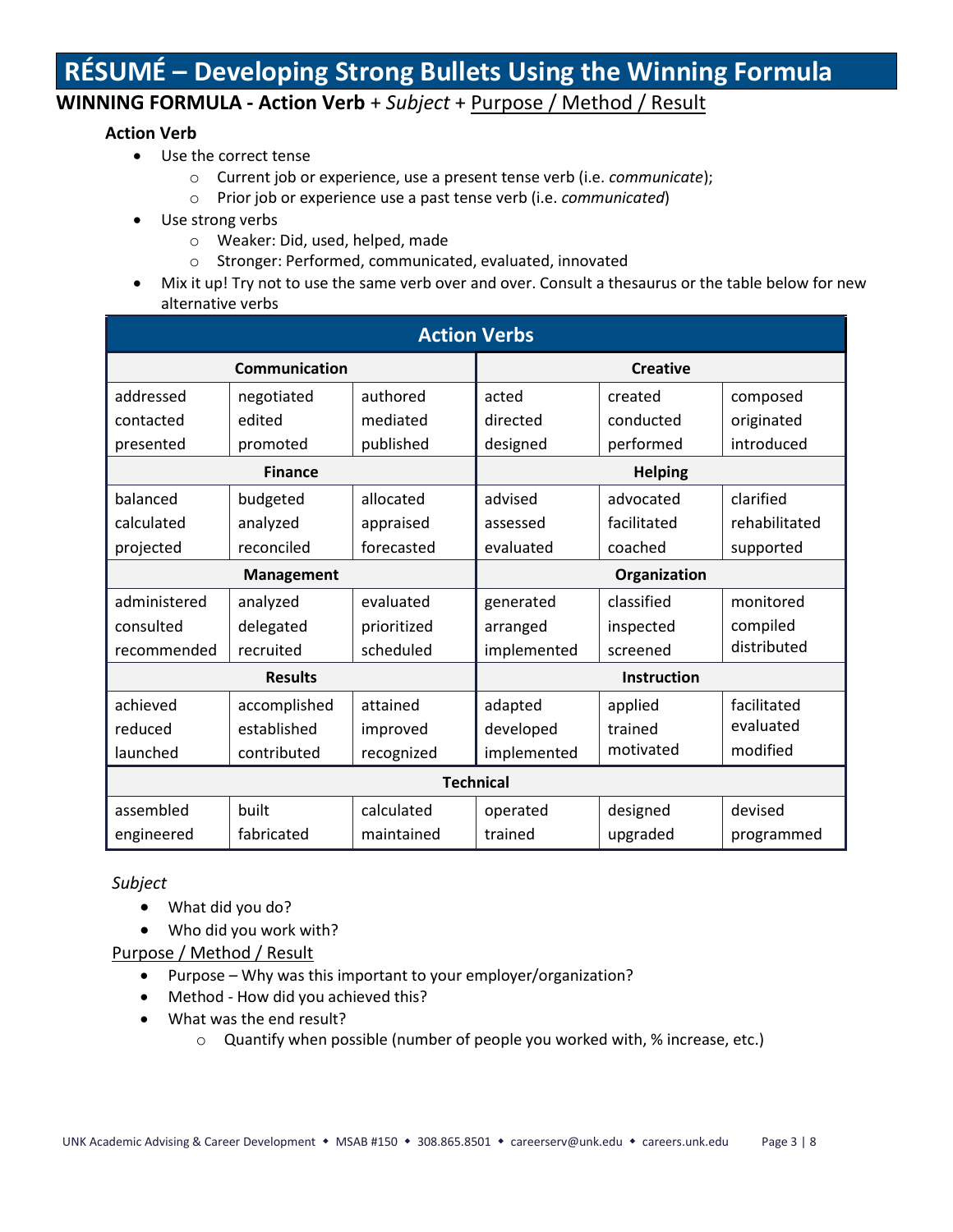#### *Strong Bullet Examples:*

- **Utilized** *creativity and communication skills to develop and facilitate weekly team-building activities for 30 members of on-campus residence hall community*
- **Motivated** *6 fraternity brothers to participate in St. Jude's Children's Hospital annual fundraiser, increasing the contribution from our chapter by 20 percent over previous years*
- **Collaborated** *with faculty mentor to develop research project, conducting background research, constructing a hypothesis, and running additional surveys to test the theory*
	- o **Presented** *findings of study, "Job satisfaction in relation to vocational callings," at Undergraduate Research Symposium* by creating a poster and developing a PowerPoint and oral presentation
- **Organized** *3 summer basketball camps for local youth with approximately 35 youth attending each camp*
	- o **Contracted** *with facility manager* to secure adequate gym space for all camps
	- o **Hired and trained** 6 coaches and 2 timekeepers to guarantee consistent rules followed
	- o **Coordinated** *all logistics, including registration processes and fees, facilities and schedules, drop-off and pick-up locations, and camp t-shirts* to ensure a successful camp experience for all participants

## **RÉSUMÉ - Optional Sections**

#### **QUALIFICATIONS SUMMARY**

A strong summary of specific skills or experiences directly related to the position you are applying for. Be sure to use key words and phrases that reflect those found in the job description and company information.

#### **RELEVANT COURSEWORK** or **EXPERIENTIAL LEARNING**

For college students or recent graduates, your education might be your biggest selling point. If you have completed a special project or learned a particular skill, be sure to highlight it for potential employers.

#### **LEADERSHIP**

If you have held leadership roles on campus or in other organizations, you have two options: include that information in your experience section *or* create a separate section to highlight leadership roles.

#### **SPECIAL SKILLS**

A section that highlights expertise you may have in foreign languages, computer operation / programming, equipment you can use, or other areas of excellence that have not been mentioned elsewhere. Indicate your skill level, such as Intermediate MS Excel, Advanced conversational proficiency in Spanish, etc.

#### **RESEARCH/PRESENTATIONS**

If you have done extensive research in your field, you may wish to state the title or thesis of the paper and a brief description of your findings. Give insight into your professional expertise (useful for graduate school applications). If you published/presented your research at a conference, include the name, location, and date of the publication and/or the conference.

#### **HONORS AND AWARDS**

Honors such as Dean's List, membership in an academic honorary, or scholarships can be included in the "Education" section, or they may be listed in a separate section.

#### **PROFESSIONAL AFFILIATIONS**

If you have joined a professional association related to your chosen field, list it here. Write out the full name. If applicable, include information about your involvement in the association: leadership positions held, conferences or workshops attended, special programs, projects, etc.

#### **ADDITIONAL TRAINING**

You may list any significant seminars, workshops, or other training that has enhanced your knowledge or will be helpful in your chosen career field.

#### **CAMPUS INVOLVEMENT/STUDENT ORGANIZATIONS**

Sometimes it's appropriate to label this type of experience as "Leadership," but you may include it in its own section. **VOLUNTEER EXPERIENCE** or **COMMUNITY INVOLVEMENT**

Shows a level of selflessness and a willingness to be a "team player." It can potentially open a door, especially if the reader shares a similar interest.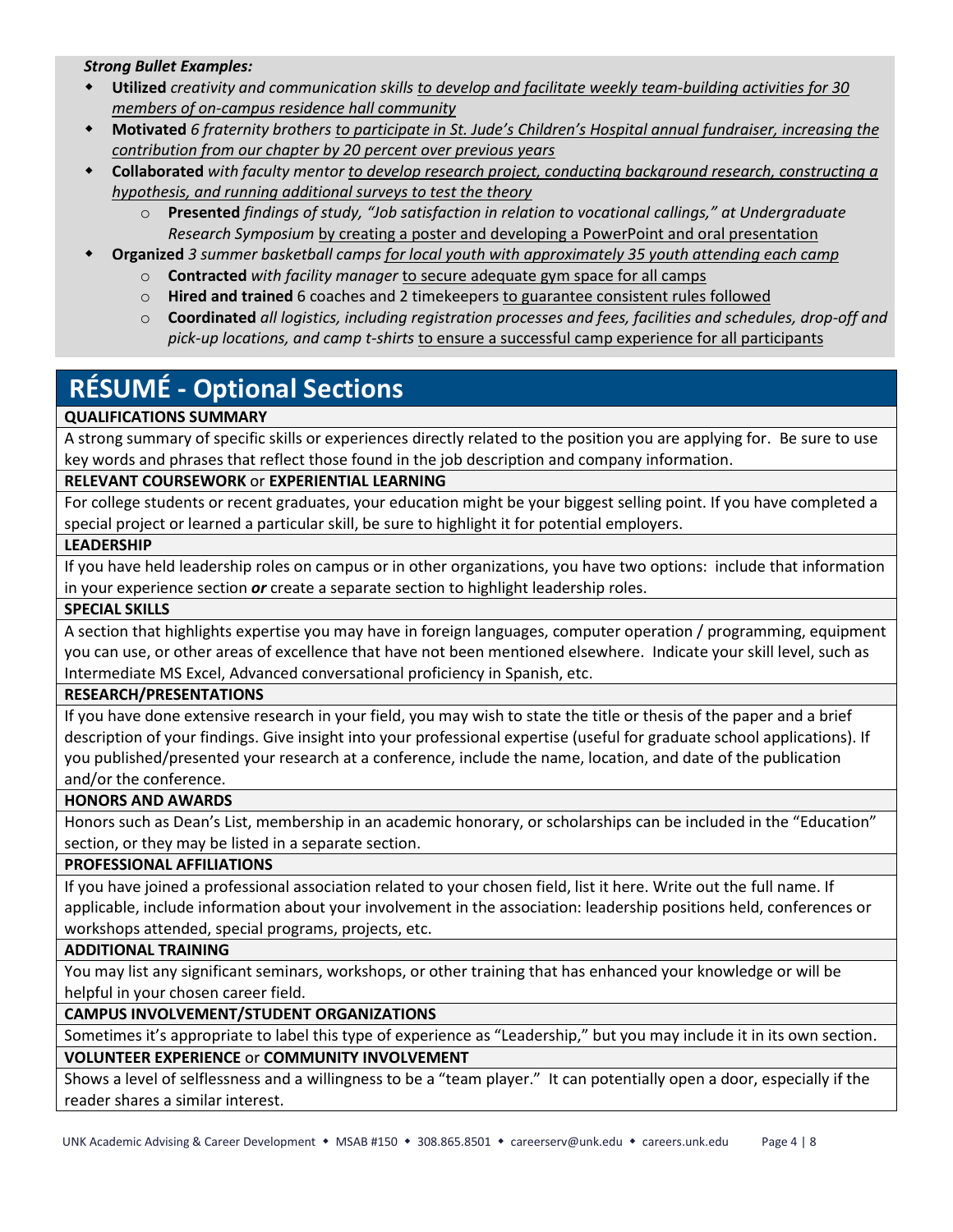## **RÉSUMÉ - Example 1**

| <b>Louie Loper</b>                       | 8956 12 <sup>th</sup> Street<br>Kearney, NE 68845                                                                                                                                                                                                                                                                                                                                                                                                                                                                                                                                  | 308.123.4567<br>loperll@unk.edu<br>www.linkedin.com/in/loperll |  |  |  |
|------------------------------------------|------------------------------------------------------------------------------------------------------------------------------------------------------------------------------------------------------------------------------------------------------------------------------------------------------------------------------------------------------------------------------------------------------------------------------------------------------------------------------------------------------------------------------------------------------------------------------------|----------------------------------------------------------------|--|--|--|
| <b>EDUCATION</b>                         | University of Nebraska at Kearney, Kearney, NE<br>Bachelor of Science, Business Administration<br>Minor: Entrepreneurship<br>Cumulative GPA: 3.7/4.0                                                                                                                                                                                                                                                                                                                                                                                                                               | May 2019                                                       |  |  |  |
| <b>STUDY</b><br><b>ABROAD</b>            | Summer 2017<br>Shanghai University, Shanghai, China<br>Studied Business, Language, and Culture<br>• Gained appreciation of diversity and expanded cultural horizons<br>• Increased confidence and independence, gaining new friendships and networking abilities                                                                                                                                                                                                                                                                                                                   |                                                                |  |  |  |
| <b>INTERNSHIP</b><br><b>EXPERIENCE</b>   | Summer 2018<br>World Wide Logistics Ltd., Corporate Services, Shanghai, China<br>• Assisted Corporate Services Agent with general customer service, resulting in a measurable<br>5% increase in customer satisfaction over 3 months<br>• Provided clients with pricing quotes for upcoming projects in order to secure their business<br>• Gained knowledge of supply chain efficiency and cost reduction                                                                                                                                                                          |                                                                |  |  |  |
|                                          | Antelope Café, Kearney, NE<br>January 2017 - May 2017<br>• Assisted local business owner with the development of a new restaurant<br>• Participated in marketing strategy meetings and created a social media campaign to increase<br>awareness throughout the community<br>• Created a profit-loss spreadsheet to document income and expense categories                                                                                                                                                                                                                          |                                                                |  |  |  |
| <b>LEADERSHIP</b>                        | Team Member, UNK Students in Free Enterprise<br>Aug 2017 - May 2019<br>• Worked with team of 8 to teach 30 high school students the steps to starting a business<br>during the school's "Entrepreneurship Day"<br>• Served as a judge for a middle school "Money Smart Week" essay contest that tested<br>students' knowledge of budgeting and money management                                                                                                                                                                                                                    |                                                                |  |  |  |
|                                          | Resident Assistant UNK, Kearney, NE<br>Aug 2016 - May 2018<br>• Developed strong time management skills through balancing a full course load and spending<br>approximately 20 hours per week fulfilling Resident Assistant duties<br>• Conducted team-building activities to assist residents in developing relationships with each<br>other<br>• Conducted floor meetings to educate residents on the policies and procedures of Residential<br>Life and to encourage participation in campus events<br>• Assisted students with academic concerns by hosting weekly study groups |                                                                |  |  |  |
| <b>HONORS &amp;</b><br><b>ACTIVITIES</b> | Presenter, National Conference on Undergraduate Research<br>• Research title, "Creating a business plan in a global society"<br>• Created presentation using Prezi; fielded questions from 40 attendees                                                                                                                                                                                                                                                                                                                                                                            | May 2017                                                       |  |  |  |
|                                          | Team Captain, American Cancer Society Relay for Life                                                                                                                                                                                                                                                                                                                                                                                                                                                                                                                               | April 2017                                                     |  |  |  |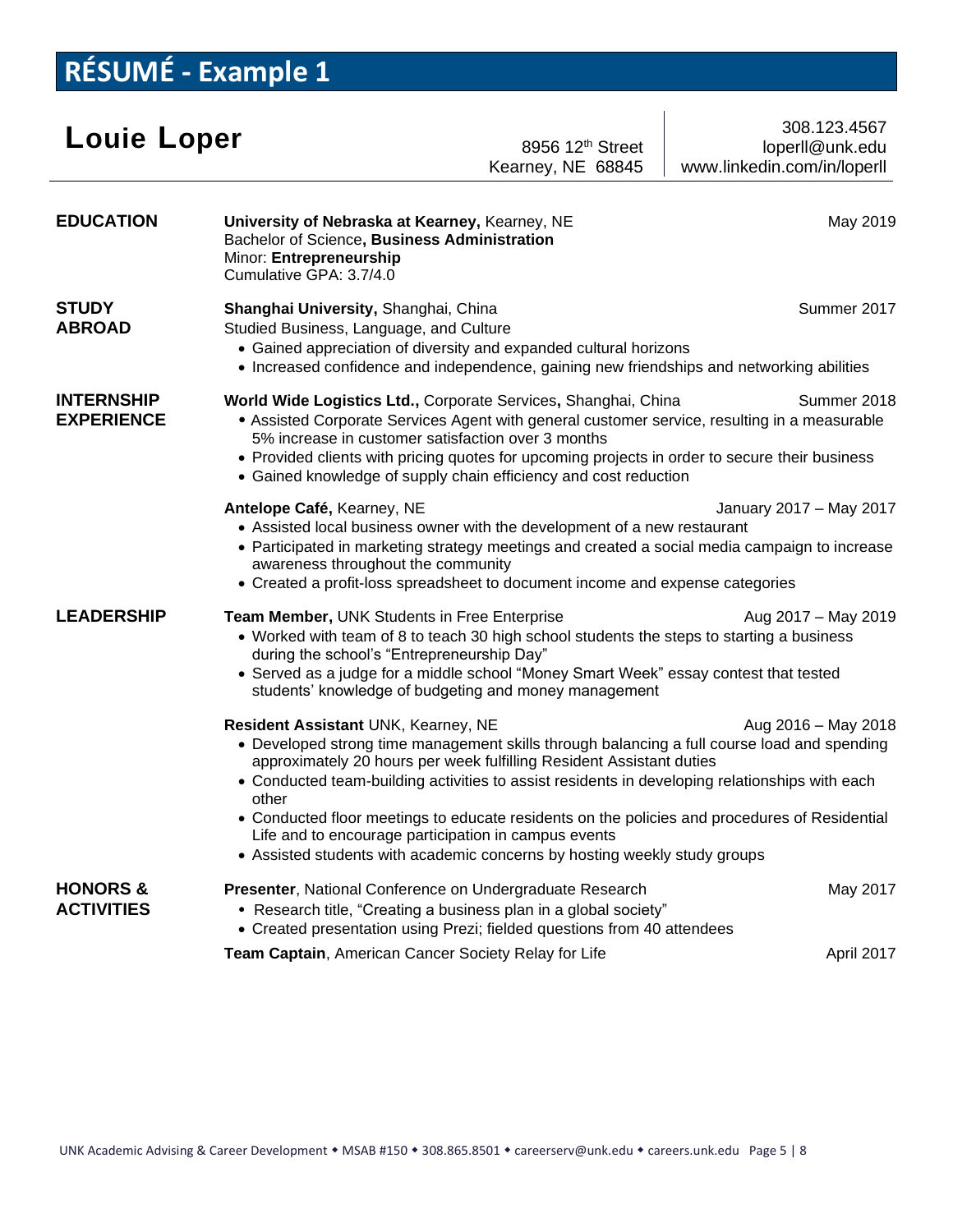## **RÉSUMÉ - Example 2**

1942 University Drive • Kearney, NE 68845

Lisa J. Loper 308-765-4321 • loperlj@unk.edu • linkedin.com/in/loperlj

#### **EDUCATION**

University of Nebraska at Kearney, Kearney, NE Network and December 2019 Bachelor of Science – **Sports Management**

#### **INTERNSHIP EXPERIENCE**

#### **United States Olympic Committee (USOC),** Colorado Springs, COMay 2019 – July 2019

- Assisted staff with membership, marketing and Team USA projects
- Applied excellent communication skills while contacting 150+ members by phone and email to promote member benefits
- Gained a broad knowledge of many aspects of running a successful athletic organization
- Attended USOC workshops including relationships in the workplace and first aid response

#### **Lincoln Salt Dogs, Lincoln, NE** May 2018– July 2018

- Executed in-game promotions, enhancing the fan experience between innings
- Placed cold calls with the ticket sales department resulting in the sale of 6 corporate packages, for net sales totaling almost \$3,600.00
- Escorted team mascot to kid's club movie matinees as a part of community relations program
- Maintained database with demographic and ticket-order information for 1,200 customers

#### **ATHLETIC and LEADERSHIP EXPERIENCE**

**Student-Athlete/Team Captain, UNK Women's Soccer, Kearney, NE Aug 2016 – Dec 2019** 

- Developed strong time management skills through balancing a full course load with practice, team travel and competitions
- Learned to communicate with a diverse group of people by connecting with teammates and focusing on common goals
- Analyzed constructive criticism from coaching staff and used it to improve performance
- Served as Team Captain for the 2018-2019 seasons motivating and leading student athletes

#### **Chapter President, UNK lota Gamma Fraternity, Kearney, NE** Jan 2017 – Dec 2017

- Provided leadership to a chapter with 65 active members by conducting weekly chapter meetings
- Worked with executive board to oversee the success of the fraternity in the areas of academic success, philanthropy, fundraising, recruitment and campus involvement
- Trained recruitment team, emphasizing core goals and mission of the fraternity

#### **HONORS AND ACTIVITIES**

• Three-time Academic All-Conference Selection 2016 - 2018 • Team Representative on Student Athlete Advisory Council 2001 2017 - 2018 • Hoops-for-Heart Marketing Committee Spring 2018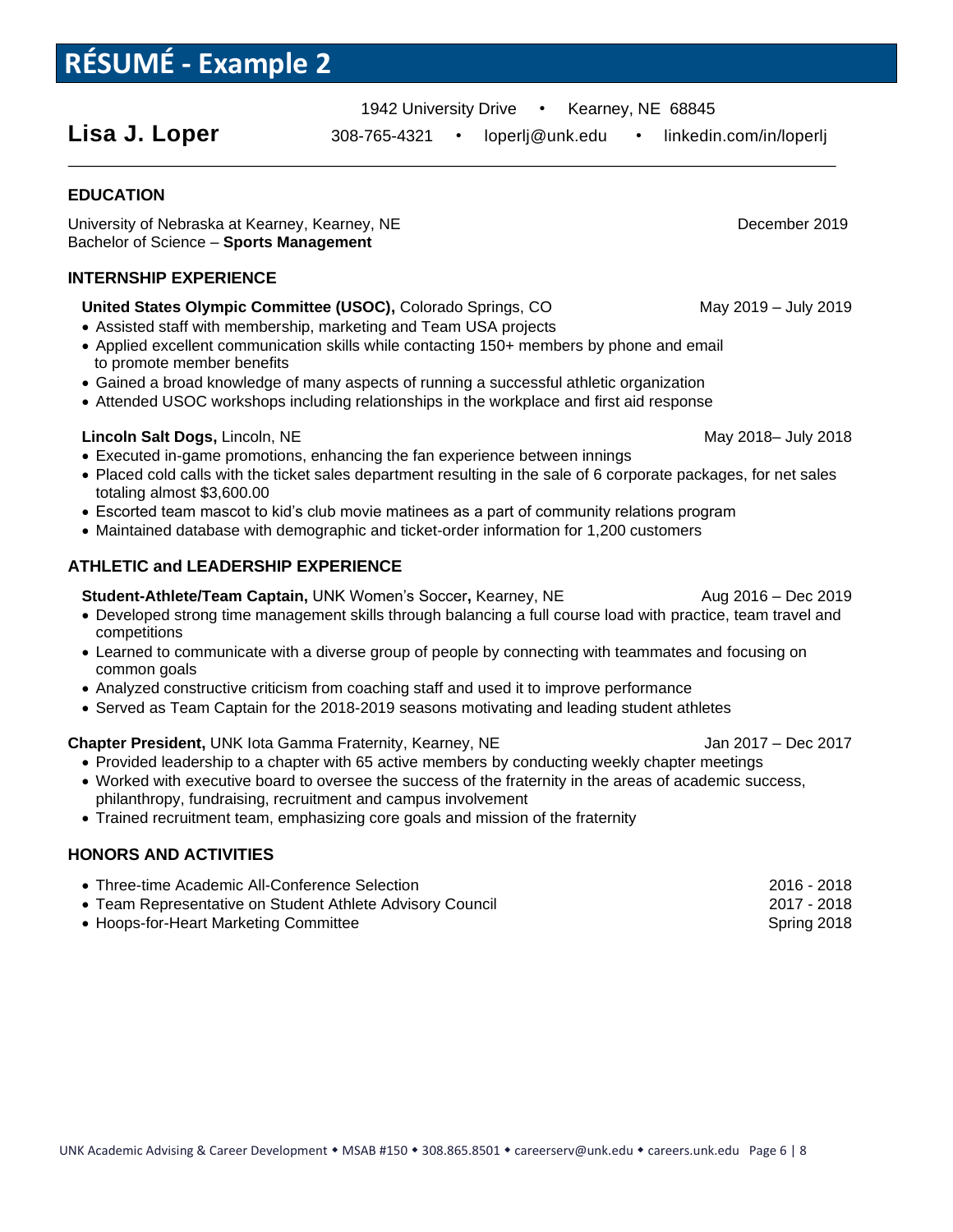## **COVER LETTER**

Your cover letter, which almost always accompanies your résumé, may be the first thing prospective employers see even before they read the résumé you have so carefully prepared. It may be your first chance to market yourself. It is important to spend a good deal of thought and time writing an effective cover letter, one that will inspire the employer to seek out more information about you. **Avoid copying** sample cover letters – **they will not** represent you adequately and will probably sound artificial. In addition, a **cover letter should:**

- **Link** your **skills** and **experience** to the **employer's needs** and show your enthusiasm for this position
- Express your individuality and be **tailored to each position** and/or employer
- Be addressed to a **specific person**

#### **Other Important Cover Letter Notes:**

- One-page typed letter, printed on quality bond paper,  $8\frac{1}{2} \times 11$  inches, which matches your résumé
- No spelling or typing errors check grammar, punctuation, and syntax
- Sign with blue or black pen
- Avoid folding instead mail in 9" x 12" envelope with résumé behind the letter
- Choose a conservative stamp for your envelope
- Keep notes on date of mailing and date for follow-up communication

#### **SAMPLE COVER LETTER**

Your Street Address City, State Zip Code

Date (i.e. May 26, 2020)

Name of person who is hiring for this position **(If not listed, call the company and find out)**  His/Her Job Title Company / Organization Street Address City, State Zip Code

Dear Ms. / Mr. / Dr. / \_\_\_\_\_\_\_\_\_\_\_\_\_\_\_: (**If no name is available:** Dear Personnel Director, or Dear Search Committee.)

#### **Paragraph 1 - Why are you writing?**

The beginning of your letter should capture the reader's attention, while avoiding clichés and gimmicks. Also, tell why you are writing (name the specific position or type of work you are applying for) and mention the resource used in finding out about the opening. B*riefly* introduce your credentials, professional experiences and personality traits.

#### **Paragraph 2 - Qualifications**

Explain why you are interested in working for this specific employer or in this field of work, and most importantly, what your qualifications are (academic background/training, work experience, personal skills). **Point out your accomplishments and skills that relate to the position** without duplicating exactly what is included on your résumé. Then, connect those things to the company's needs to show you have done your **research** about the company and/or the industry. This paragraph should essentially answer the employer's question, "Why should I hire you?"

#### **Paragraph 3 - Take Action**

Refer the reader to your enclosed (or attached) résumé and point out that it provides further details of your qualifications. Indicate your desire for an interview and bring attention to your contact information (phone and email). Many applicants take a more active approach and give a timeframe in which they will contact the company. If you do this, be sure to follow up when you say you will.

#### **Paragraph 4 - Thank You**

Thank the reader for his/her time and consideration.

Sincerely,

(Your **handwritten signature** – blue or black ink)

Type your name Phone number (including area code) Email Address

Enclosure: Résumé